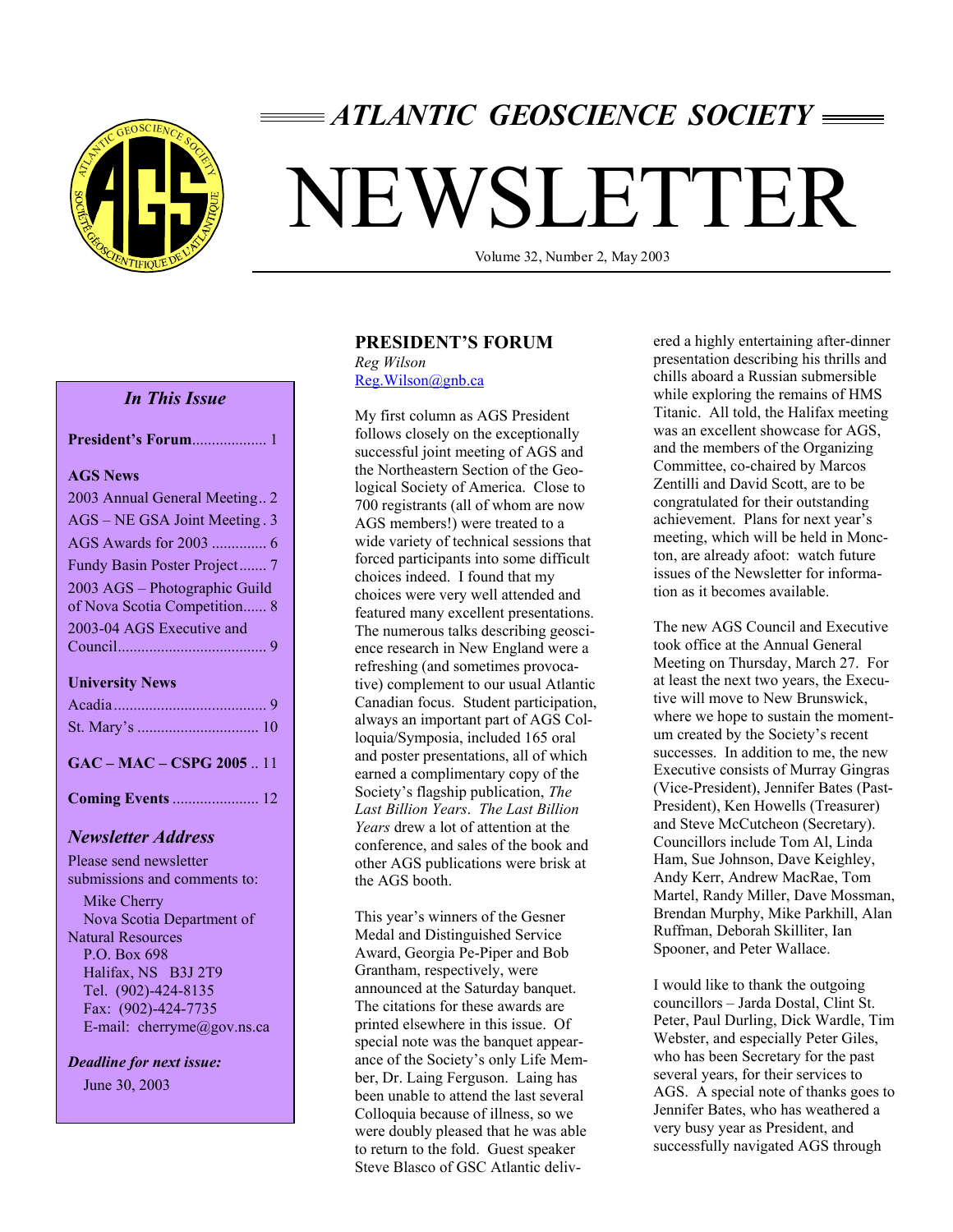the preparations for the AGS-NEGSA meeting.

It is a great honour for me to assume the Presidency of our Society, and rather humbling when I think of some of the illustrious former holders of this office. I have been a member of AGS from its early days – the first meeting I remember attending for certain was at Wolfville in January 1976, although I must have been at the January 1974 meeting in Fredericton as I was working there at the time. It is therefore somewhat gratifying to reflect on the growth of AGS into the dynamic society we see today. The fun never stops at AGS! Upcoming events include the June 2003 CANQUA meeting and the May 2005 GAC – MAC – CSPG conference (both in Halifax). Other activities that we can look forward to this year include an EdGEO Workshop planned for Fredericton in August (organized by Murray Gingras and David Lentz), and publication of the new edition of the Nova Scotia Geological Highway Map.

After a bitter winter (at least in New Brunswick) and a very hesitant spring that finally shows signs of unlocking the deep freeze, I'm sure that many of you, like me, are eagerly anticipating the coming field season. If your experiences are like mine, you should have a few tales to tell. I'll conclude this column by encouraging you to share your stories with readers of this Newsletter, in what should be an entertaining new feature. Write a brief account of your more riveting encounters with nature, the up-close and personal contacts with wildlife, the eccentric people you meet in unexpected places, the curious, the bizarre or the wonderful, and forward them to the Editor.

*Addendum*: As this issue goes to press, I have learned that Murray Gingras, our incoming Vice-President, is leaving the Maritimes for a position at the University of Alberta. Good luck, Murray – we will miss your enthusiastic contributions to the AGS. Fortunately, Joe White of UNB has

agreed to step into the role of Vice President and his appointment has been ratified by AGS Council.

 $\overline{\phantom{a}}$  , and the set of the set of the set of the set of the set of the set of the set of the set of the set of the set of the set of the set of the set of the set of the set of the set of the set of the set of the s

# **AGS NEWS**

#### **Report on the 2003 Annual General Meeting**  *Peter Giles, Secretary*  giles@agc.bio.ns.ca

The 2003 Annual General Meeting of the Atlantic Geoscience Society was held on Thursday, March 27, in the Lunenburg Room at the Westin Nova Scotian Hotel in Halifax. The agenda of the meeting, which was well attended by members of the outgoing and incoming Councils and by other members of the Society, featured annual reports from the 2002-03 Executive and the Society's committees. Highlights of those reports are presented here.

Outgoing president Jennifer Bates opened the business meeting with a summary of the Society's activities in 2002-03. In her remarks, Jennifer thanked those who had provided their time and efforts to ensuring the continued success of the Society.

Graham Williams reported on behalf of the Education Committee. Among many achievements, Graham reported on a successful 2002 EdGEO workshop in Digby and plans for 2003 workshops in both Nova Scotia and New Brunswick. *The Last Billion Years* continues to set records, including being named the outstanding publication in 2002 by the Association of Earth Science Editors, a North America-wide group. On tap for 2003 are advertising and distribution of the new poster *The Evolving Maritimes*, the Fundy Basin Poster Project (reported on elsewhere in this issue), a continued effort on EarthNet, and the two EdGEO workshops.

Graham also reported on behalf of the Video Committee. This group will focus its efforts in 2003 on production of the video *A Gateway to Canada: Anatomy of the Halifax Harbour*.

Some of the funds needed to complete this project are in place, but considerable work remains to identify more funding. The Committee has decided not to proceed with the planned video *The Mineral Wealth of Atlantic Canada* because of a perceived limited market for the product. A Xerox copy will be made available to any interested party.

Jennifer Bates, chair of the Nova Scotia EdGEO workshop committee, reported in detail on the successful 2002 event, held in Digby. EdGEO 2003 will be held at the Fundy Geological Museum on August 25 and 26.

Jarda Dostal reported on the activities of the APICS Earth Science Committee. In 2002-03, the Committee arranged speaking tours to Maritime universities by two Dalhousie University researchers – John Gosse and Tim Fedak. The Committee was also a major sponsor of the  $52<sup>nd</sup>$  Atlantic Universities Geological Conference, held at UNB in late October.

Sandra Barr reported on behalf of her co-editors – Ron Pickerill and Rob Fensome – on *Atlantic Geology*. Three issues of the journal were mailed in 2002-03. Issue 1 of Volume 38 should be distributed in April 2003, and Issues 2 and 3 of the same volume will be combined to save production time. The editors have dealt with changes engendered by switching to a new printing company and are optimistic that this change will help them 'catch up' to the planned production schedule. Sandra reported that the journal is financially stable.

Ken Howells reported for the Products Committee, which evaluates and assesses all proposals for Society products, particularly those that request AGS funding. In 2002-03, the Committee reviewed and approved proposals for the Fundy Basin poster and Halifax Harbour video projects. It is currently reviewing a proposal for the new Nova Scotia Geological Highway Map

In his role as Treasurer, Ken also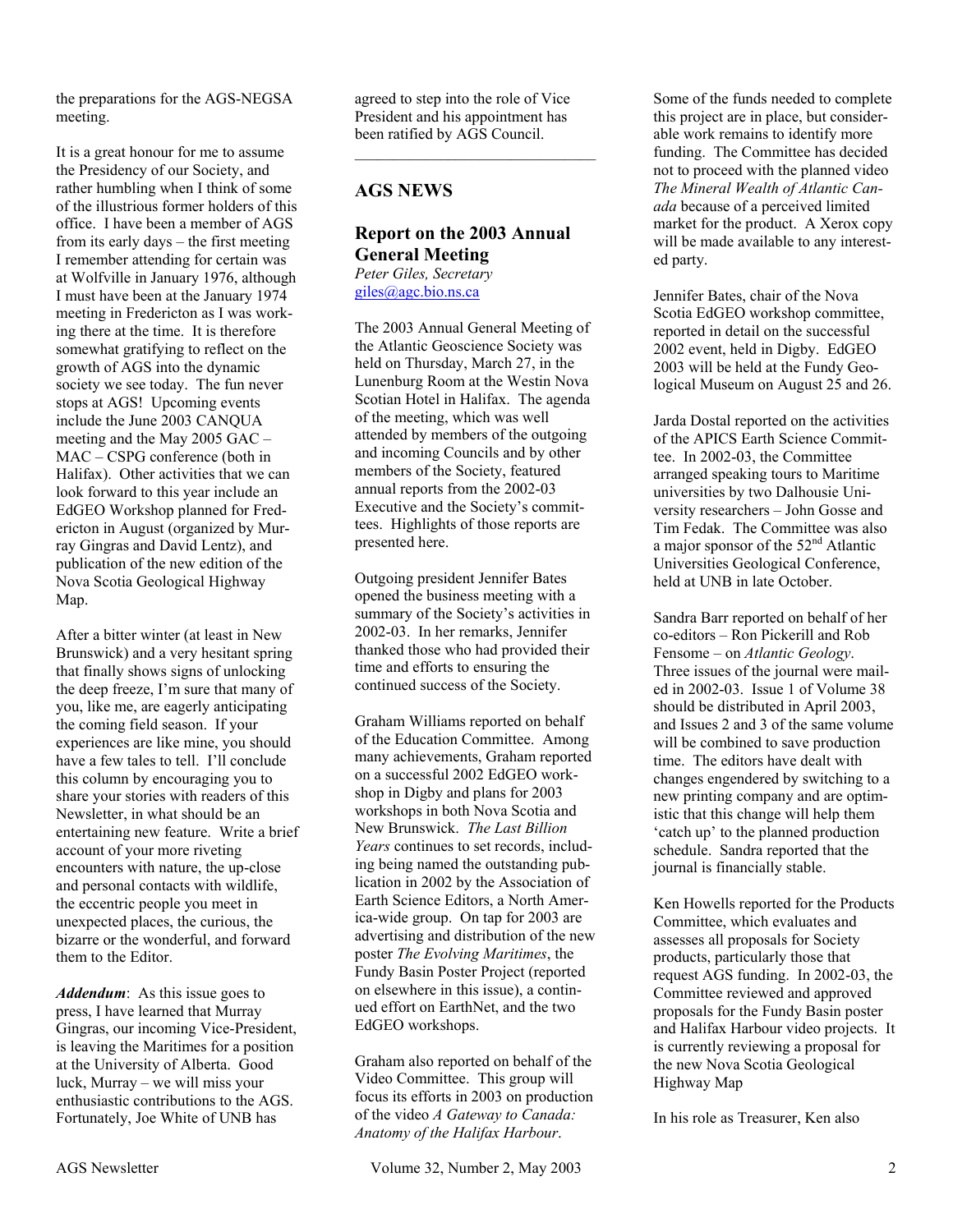presented the Society's financial statements for the year ending December 31, 2002. Highlights of this report included: a small increase in membership, a considerable decrease in publication revenue, and a small profit from the 2002 Sympos-ium. Overall, the Society's finances for 2002 are satisfactory.

**The Northeastern Section, Geological Society of America and Atlantic Geoscience Society Joint Meeting: A Personal Perspective**  *Graham Williams*  grwillia@NRCan.gc.ca

 $\mathcal{L}_\text{max}$  , and the set of the set of the set of the set of the set of the set of the set of the set of the set of the set of the set of the set of the set of the set of the set of the set of the set of the set of the

My first thought when I saw the crowded registration area in the Westin Hotel was that this was not the usual AGS gathering. The big attraction was the first joint meeting of the Northeastern Section of the Geological Society of America and the Atlantic Geoscience Society.

It was Thursday, 27th April and, as usual, my attempt at pre-registration had met with dismal failure. So I was queuing up to pay the astronomical registration fee of \$115 US (unfortunately that was before the steep climb of our dollar). For this fee I received the privilege of attending the three day meeting, a program but no abstracts, and as much coffee as I could drink (at designated times).

Registration was not my introduction to this meeting. I played a minor role on the local organizing committee, ably chaired by Marcos Zentilli and David Scott. This committee had been planning and meeting for more than two years and, as with all such meetings, trepidation and problems multiplied as opening day approached. One of our major concerns was cancellations because of the war with Iraq but, luckily, this was insignificant.

Organizing the technical program was daunting. Through the skill and foresight of the Technical Program Chairs – Sandra Barr, David Piper,



*AGS and GAS luminaries at the 2003 Joint Meeting. Left to right: Paul Karabinos (GSA), Tony Naldrett (GSA), Jennifer Bates (AGS), Sandra Barr (AGS), David Scott (AGS), Stephen Pollock (GSA), Reg Wilson (AGS), Marcos Zentilli (AGS).* 

Matt Salisbury and Martin Gibling – all fell into place. The results were impressive, with five or six concurrent sessions throughout plus an imposing count of more than 50 posters each day.

The technical sessions were divided into five symposia and 12 theme sessions. One session – Undergraduate Research in the Geological Sciences – comprised posters only. The symposia and other sessions included both oral and poster presentations. Symposia topics were: Eastern North America Mesozoic – Cenozoic Margins and Their Hydrocarbon Potential; New Developments in Understanding of the Avalon Terrane from the Southern Appalachians to Newfoundland; Regional Hydrogeological Studies in Northeastern America; Metals in the Environment; and Evolution of the East Laurentian Continental Margin, Eastern USA – Canada: From Late Proterozoic Rifting to Devonian Collisions.

Other theme sessions besides Undergraduate Research were: Metallogeny of the Northern Appalachian Orogen; Ichnology and Biofacies: Innovations and Applications; Late Glacial – Early Holocene Climate and High Resolution Records of Climate Change from Lakes; Paleozoic Arcs in the Northern Appalachian Orogen and their Accretionary History; Processes in Felsic Magma Chambers – From Crystallization and Evolution to Emplacement; Energy Resources of the Paleozoic; Geological Impacts of Extreme Events on Land and Sea (Storms, Floods, Climate Variability, Tsunamis); Late Pleistocene Mastodon Environments of the Northeastern US and Adjacent Canada; Communicating the Critical Relevance of Earth Science; Mesozoic Basalts, Sills and Feeder Dykes; and Crustal Structure of the Atlantic Margin and Northern Appalachian Orogen. That's impresssive coverage by any standards.

How does one navigate six concurrent sessions and fifty posters each day?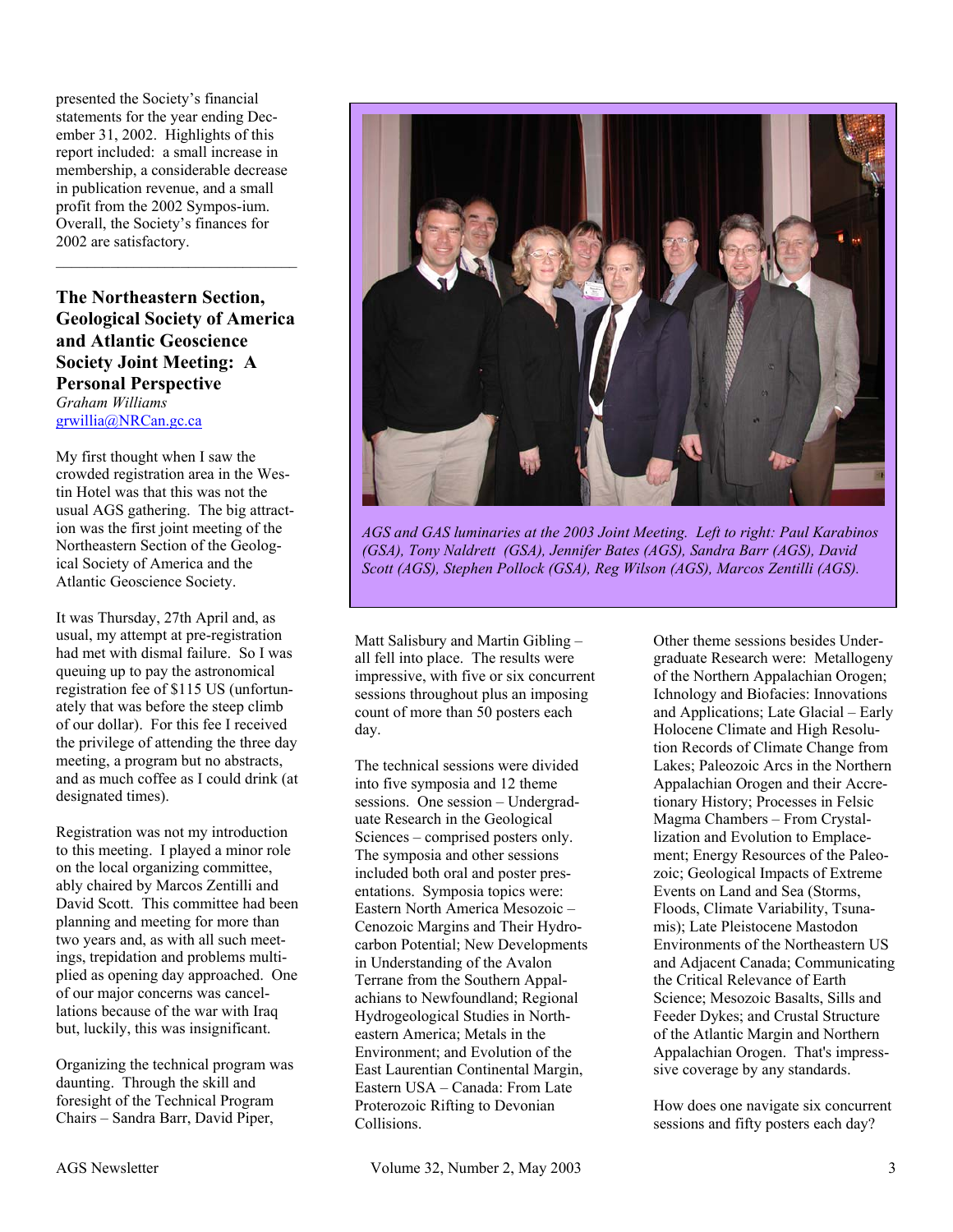The answer is very carefully, especially when five sessions were at the Westin and one (often the one I wanted to attend) was at Pier 21. Fortunately, the weather cooperated, apart from Thursday morning, when the shuttle bus service was a godsend.

As one person, I can comment on only a small percentage of the technical sessions but those I attended were excellent. My focus on Thursday was the session "Eastern North America Mesozoic – Cenozoic Margins and Their Hydrocarbon Potential", chaired by Paul Olsen and John Hogg. Initially, the presentations highlighted the Triassic – Jurassic rift basins on both sides of the Atlantic, and covered both potential source and reservoir rocks. The latter part of the morning session was devoted to recent studies of the Scotian Margin and the deep-water plays, which have been little explored. The concluding paper, by Luba Jansa, reviewed the global carbon reservoir and how this was reflected in the western Tethys during the Cretaceous.

In the afternoon the Scotian Margin was again centre-stage, although Chris Jauer changed the focus to the eastern Grand Banks.

Friday morning saw me enter into unknown territory when I alternated between the two sessions, Metals in the Environment and Late Pleistocene Mastodon Environments. In the first Mastodon paper, Bob Grantham described the Milford finds and the associated flora and fauna. Two amazing aspects are that some of the mastodon dung still retains an odour and the red fossil spruce cones, upon drying, opened and shed their seeds. Most of the following presentations dealt with the Hyde Park mastodon and other finds, all in New York State. The Hyde Park specimen is an adult male, essentially complete, and has been radiocarbon dated as 11,480 BP. Metals in the Environment had some intriguing subjects, including metalrich mine tailings – both onshore and offshore – and metal levels in Halifax and Sydney harbours.

On Friday afternoon, the second part of Energy Resources of the Paleozoic drew attention to the heightened interest in hydrocarbon exploration in the Maritimes Basin. Much of the motivation stems from the discoveries in the McCully Gas field near Sussex, New Brunswick. According to Paul Durling and Tom Martel, the gas in place is conservatively estimated as 500 bcf, which makes it the largest onshore gas discovery in eastern Canada. This in large part explains the upsurge in exploration and drilling in New Brunswick.

Saturday, I played truant by attending Communicating the Critical Relevance of Earth Science. Chaired by Jennifer Bates, Linda Ham and Ann Marie Ryan, the session ran from 8.15 a.m. until 5 p.m. and was intended primarily for school teachers. One of the concerns of the organizers was how to attract teachers to a geological meeting on a cold March Saturday (technically spring but really winter). Through some sophisticated marketing, 44 of these brave souls were persuaded to attend. Of these, about 40 were still there at 5 p.m. to collect their professional evaluation certificates.

The day was a revelation, not because of the subjects but the manner in which the speakers presented their information. It is not really fair to call them speakers – most were performers and used various interactive techniques to appeal to the audience. A good example was Kathy Silverstein, who cajoled some teachers into demonstrating the difference between P and S waves. Her human earthquake waves really got the message across and were a lot of fun. Following this, Deborah Skilliter led us through the history of a fossil, from death to discovery, in a practical demonstration. And we all got to keep our fossils afterwards.

An enjoyable morning was followed by an equally entertaining afternoon. At everyone's most vulnerable time, after lunch, we did the timeline. This not only got people on their feet but

demonstrated a different way of presenting evolution. Other speakers highlighted teacher workshops, Canada's oldest dinosaur (that isn't me) and the art of photography in geology. The last was a relaxing way to end a strenuous but rewarding day.

How did teachers react? Several said it was the most enjoyable session they had attended and all liked the format. One major help was the generosity of AGS and GSA in waiving the registration fee for teachers. But it's still amazing that so many turned up and sat or stood, as occasion demanded, the whole day.

What were other memorable aspects of the meeting? The presence of such a large contingent of GSA geologists added a new dimension to the range of topics. How else would I have heard about the Hyde Park mastodon? And the additional expertise was a revelation. AGS meetings are always good, but this was a novel experience.

I was extremely impressed with the quality of the posters, especially the 164 submitted by students. Gone are the days when each poster was like a jigsaw puzzle that had to be carefully crafted by hand. Now, with digital technology and drafting packages, they are rolled out to be instantly available.

Advancing technology was also a feature of the oral presentations, most of which relied on PowerPoint. Almost invariably the "slides" were good, although too many words are creeping back into fashion. What impressed me most was the skill of the students who supervised the projection equipment. They were superb. Much of the credit for this faultless assistance was due to Peter Wallace and Charlie Walls, who provided the trained personnel.

The facilities for the technical presentations were excellent, although some rooms could not adequately accommodate the crowds. This was especially true of the Lunenburg Room, where a centrally located (and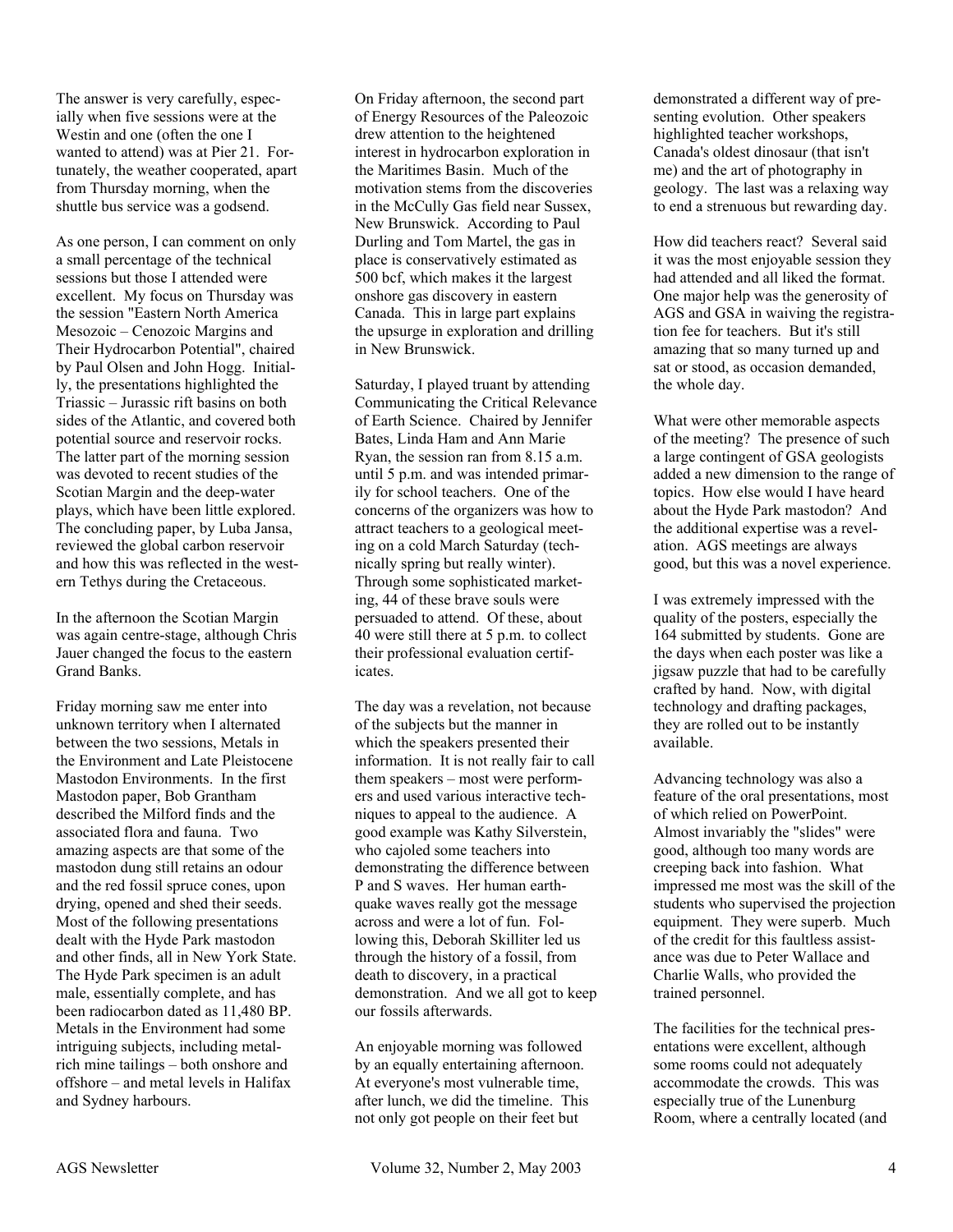

*Laing Ferguson, Life Member of AGS and first recipient of the Distinguished Service Award, reliving old times with Sandra Barr, 1995 Gesner Medal recipient, during the banquet and awards ceremony.* 

very large) pillar often meant performing contortions to view the speaker or screen. But other locations, such as Pier 21, compensated for the few shortcomings.

A pleasant surprise for AGS was the success of the Society's booth. This was staffed throughout the meeting, with someone always available to give advice or sell a publication. There were numerous favourable comments on the quality of the publications and videos, with sales being brisk on all three days. For example, the Society sold 22 copies of *The Last Billion Years* and 33 copies of the poster, *The Evolving Maritimes*.

Extracurricular activities played an important part in the success of the Conference. On the Wednesday, Barrie Clarke ran a highly successful field trip to view spectacular aspects of the eastern contact of the South Mountain Batholith. The trip concluded with supper at Peggy's Cove.

On Wednesday evening, Paul Olsen gave the talk, "Mass Extinctions,

Asteroid Impacts and Giant Volcanic Eruptions: The Beginning and End of the Dinosaurs". This was held at the Nova Scotia Museum of Natural History, which explains why some registrants missed it, but it drew a full house. Much of Paul's story relating to the Triassic – Jurassic boundary extinction event focussed on Five Islands. As Paul explained, it is amazing how mass extinctions, major volcanic episodes and asteroid impacts are interrelated. It has to be more than coincidence.

The AGS Annual General Meeting featured a buffet luncheon and was held in the Lunenburg Room. All the speakers were remarkably upbeat, not surprising when you consider the state of health of the Society. The outgoing president, Jennifer Bates, reviewed the 2002-03 program, starting with the successful symposium in Antigonish and concluding with the need to communicate our science to others in the community. Then followed the reports by various committee chairs. I find it impressive that the Society's program for this annual meeting con-

tained the reports of four committees, plus *Atlantic Geology*'s Editorial Report and the APICS Earth Science Committee. An impressive aspect of recent annual meetings is the quality and comprehensiveness of the Annual Report. For this, I would like to thank Mike Parkhill and his helpers. I find the report a useful reference document, especially when checking AGS statistics. Peter Wallace should also be thanked for arranging the printing of this issue.

Other successful events included the Conventional Drillcore Display Workshop and the Lithosphere to Basin Short Course. The Workshop, held all day Wednesday in the Burnside laboratory of the Canada – Nova Scotia Offshore Petroleum Board, included several speakers. The team of David Brown, Grant Wach, Andrew MacRae and Mary Jean Verrall showcased stratigraphic successions and reservoir facies from onshore Nova Scotia and the Scotian Margin, using conventional cores. Although I did not attend, several registrants with whom I spoke were delighted with the day. On Sunday, Djordje Grujic and his cohorts presented From Lithosphere to Basin: Numerical and Analogue Modelling of Basin Evolution. Other presenters were Chris Beaumont, Glen Stockmal, Ritske Huismans, Susanne Buiter, Lykke Gemmer, Steve Ings, Marcus Zentilli and Alexander Grist. It was a good way to end the formal program.

Perhaps the highlight of the Conference was the Saturday evening banquet, held in the Commonwealth A Room. The meal was surprisingly good when I consider the catering at some conventions I have attended. And the speaker, Steve Blasco, was superb. In his inimitable style, Steve described his dives to the wreck of the Titanic and some of the dramatic discoveries, including new findings on deep-sea life and sedimentation. The talk generated an amazing number of questions, most intelligent but the occasional one facetious. One of the nicest surprises was seeing Laing and Joyce Ferguson after so many years. It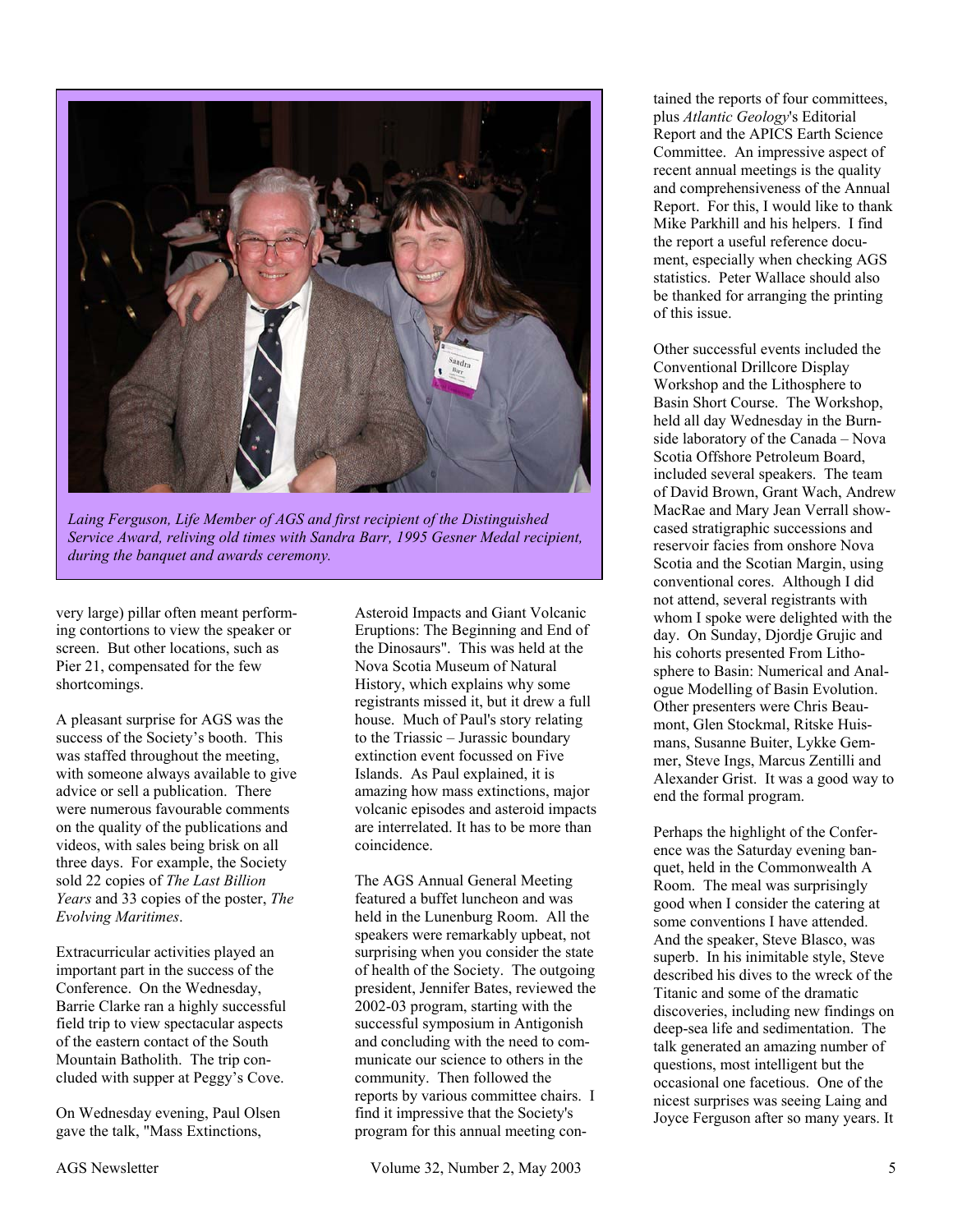

*Steve Blasco (right) is thanked by Gordon Fader for his after-dinner presentation at the closing banquet of the AGS – NE GSA joint meeting.* 

was a pleasure to discover that Laing's sense of humour is still thriving.

An important aspect of the evening was the presentation of awards. Georgia Pe-Piper, winner of the Gesner Medal, was unable to attend. Pierre Jutras accepted the Medal on her behalf. Bob Grantham received the Distinguished Service Award. I would like to congratulate Georgia and Bob for winning these welldeserved recognitions.

By any yardstick, I consider the conference a major success. About 650 attended, an incredible number for March, and more than usually attend the Northeastern Section GSA annual meeting. I think all would agree that they received full value for their registration. Much of the thanks goes to the staff of the Westin Hotel and Pier 21, who were, at all times, courteous and helpful. But the main vote of thanks is to the Local Organizing Committee, which consisted of: Marcos Zentilli, David Scott, Sandra Barr, Jane Barrett, Jennifer Bates, David Brown, Thomas Duffett, Martin Gibling, Djordje Grujic, Linda Ham,

Andrew Henry, John Hogg, Mike MacDonald, David Piper, Alan Ruffman, Pat Ryall, Matthew Salisbury, Brian Todd, Danika van Proosdij, Grant Wach, Peter Wallace, Charles Walls and Graham Williams. All we have to do now is persuade this Committee to run the next joint meeting.  $\overline{\phantom{a}}$  , and the set of the set of the set of the set of the set of the set of the set of the set of the set of the set of the set of the set of the set of the set of the set of the set of the set of the set of the s

# **AGS Awards for 2003**

#### *Distinguished Scientist Award (Gesner Medal)*

The Gesner Medal is awarded to a person who has developed and promoted the advancement of geoscience in the Atlantic region through his or her own effort (*i.e.* publications, maps, memoirs, etc.). Dr. Georgia Pe-Piper of St. Mary's University is the 2003 recipient.

The following citation was read to the banquet by Graham Williams:

Ladies and Gentlemen, I have the honour of reading the citation for this year's winner of the Atlantic Geosci-

ence Society s Gesner Medal, Georgia Pe-Piper

Georgia Pe-Piper has an enviable record of accomplishments as a geological researcher, teacher and innovator and as a role model for equality. Georgia's enduring fascination with igneous rocks started in her native Greece and extended to Cambridge University, where she received her Ph.D. in 1971. Returning to Greece, she rapidly established an international reputation for her studies on volcanic rocks, before moving to Saint Mary's University in 1981.

Since becoming a Maritimer, Georgia has contributed to many facets of Atlantic Canada geology. She is the leading expert on the igneous rocks of offshore Nova Scotia and Newfoundland. With Luba Jansa, she defined the Meguma terrane offshore, the Jurassic and Cretaceous volcanic sequences and the first submarine impact crater, Montagnais.

In 1983, Georgia began her studies of the Cobequid Highlands. She and her spouse – I believe his name is David Piper – and others have evaluated the Neoproterozoic to Jurassic geology of this structurally complicated region and identified Neoproterozoic back arc volcanism, late Paleozoic plumerelated volcanism and the emplacement processes of shear-zone granites. Other successes of the Cobequid project are the 15 completed honours theses and the new 1:10,000 maps.

But Georgia's interests are not constrained to onshore Nova Scotia or the Scotian Shelf. She is the leading authority on the igneous rocks of Greece. Reflecting this is the recent publication by Georgia and David of a book on the igneous geology of that country.

Research prowess is only one of Georgia's many talents. As a role model in the community, she has had a dramatic impact. She was the first woman chair of a geology department in Canada – kudos to Georgia and to Saint Mary's – and has been a power-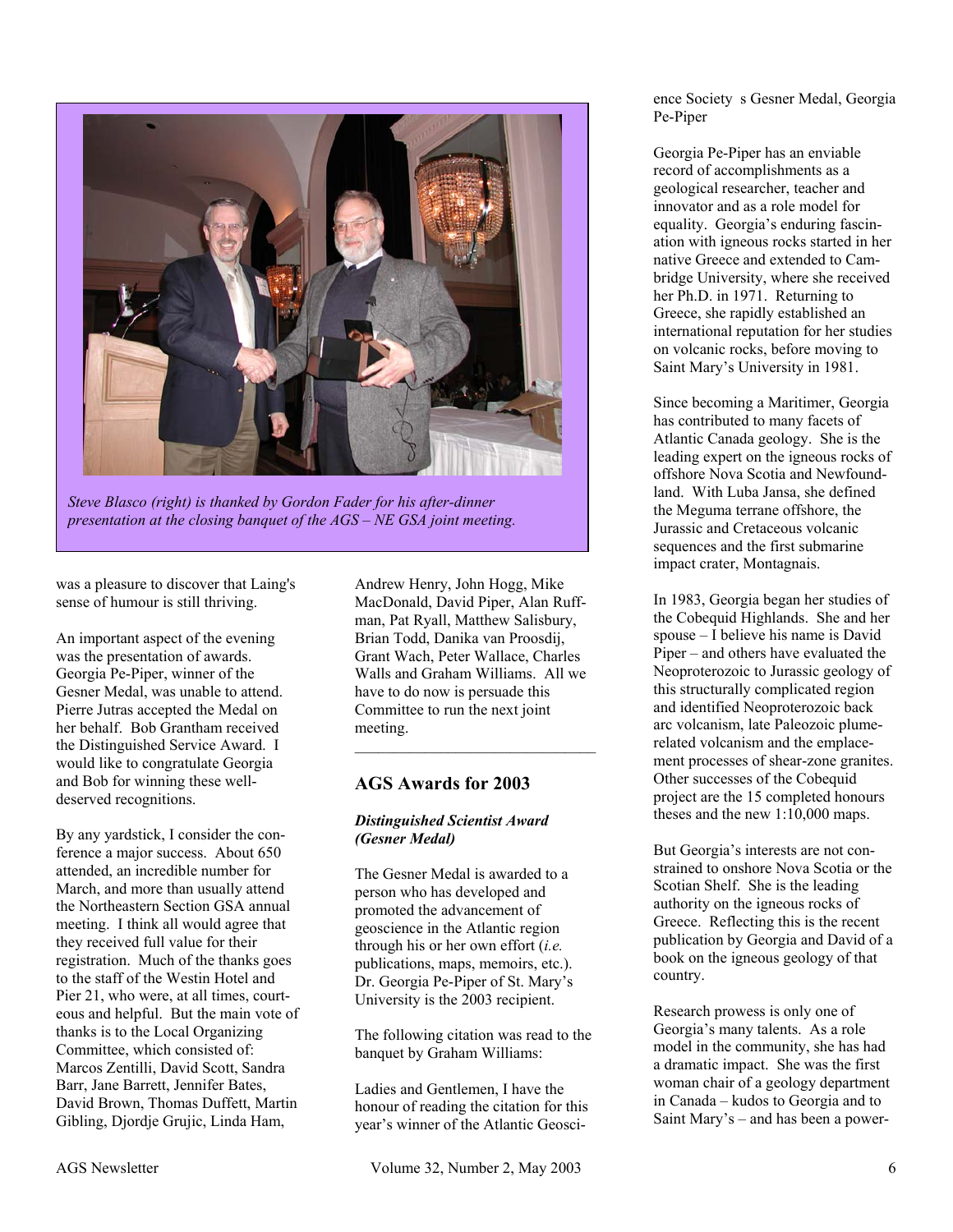ful and eloquent advocate of womens role in geology. She was recently the president of the Nova Scotia Institute of Science, has been widely involved in evaluation of the university program in Greece, and managed, during all the above, to stay active in AGS.

In conclusion, Georgia Piper is a worthy addition to the distinguished list of Gesner Medal recipients. Now she can place it on the mantlepiece next to David's medal. I regret that Georgia is not here to receive the medal in person – apparently she is enduring the rigours of a Greek spring – but am delighted that Pierre Jutras is accepting it on her behalf.

#### *Distinguished Service Award*

The Distinguished Service Award is given in recognition of exceptional and altruistic contributions to the Atlantic Geoscience Society over a long period of time. This year's recipient is Bob Grantham.

The citation for Bob's award was read by Graham Williams:

Ladies and Gentlemen, it is an honour to read the citation for this year's recipient of the AGS Distinguished Service Award, Bob Grantham

To me and many others, Bob Grantham is Mr. Fossil Nova Scotia, and this in no way refers to his age but to his consummate knowledge of Nova Scotia geology. Bob has been a member of the Atlantic Geoscience Society since the 1970s and was one of the earliest proponents of outreach activities, long before any of us knew the meaning of that term. With Howard Donohoe and Jonathan Bujak, Bob was responsible for producing the first edition of the Nova Scotia Geological Highway Map in 1980. The phenomenal success of this map led to the second, enhanced version published in 1989, under the chairmanship of Howard Donohoe and Bob. Often second editions are a disappointment but this map, together with a slightly revised edition, has been more successful than the original. Indeed it is now a collect-



*Bob Grantham (left) receiving the 2003 Distinguished Service Award from Graham Williams (centre) and AGS President, Reg Wilson.* 

or's item, having been sold out for almost two years.

Bob was also active in the 1980s as an AGS Councillor and in 1995 was persuaded to serve on the EdGEO Workshop Committee. Subsequently, he played a prominent role as presenter, banquet speaker and one of the field trip leaders at six EdGEO Workshops.

Another important role was as a member of *The Last Billion Years* Book Committee. In this capacity, Bob provided invaluable information on the geology of Nova Scotia, and access to the Nova Scotia Museum's 35mm slide collection, which was largely compiled by him. Take my word, you don't look through those slides in a few minutes.

As curator of geology at the Nova Scotia Museum of Natural History for many years, Bob shared his knowledge and enthusiasm with hundreds of people, including me. Today, as Director of the innovative Johnson Geoscience Centre in Saint John's, he is becoming a major spokesman for

geology in that province. And an added plus is that Bob has Martha to help him make the sales pitches. What a team and what a loss to Nova Scotia but we'll get both of them back one day.

For his numerous significant contrib. utions to the Atlantic Geoscience Society, I would like to present the Society's Distinguished Service Award to Bob Grantham.

 $\overline{\phantom{a}}$  , and the set of the set of the set of the set of the set of the set of the set of the set of the set of the set of the set of the set of the set of the set of the set of the set of the set of the set of the s

# **Fundy Basin Poster Project**

Ken Adams and Rob Fensome adamskd $@$ gov.ns.ca

The aim of this project is to produce an attractive educational poster that portrays the story of the Fundy Basin. (The "Fundy Basin" refers to the early Mesozoic half-graben in which the various Triassic – Jurassic formations that outcrop around the Bay of Fundy were deposited: it therefore doesn't involve Paleozoic or Quaternary aspects.) Although most outcrops of Fundy Basin rocks are in Nova Scotia,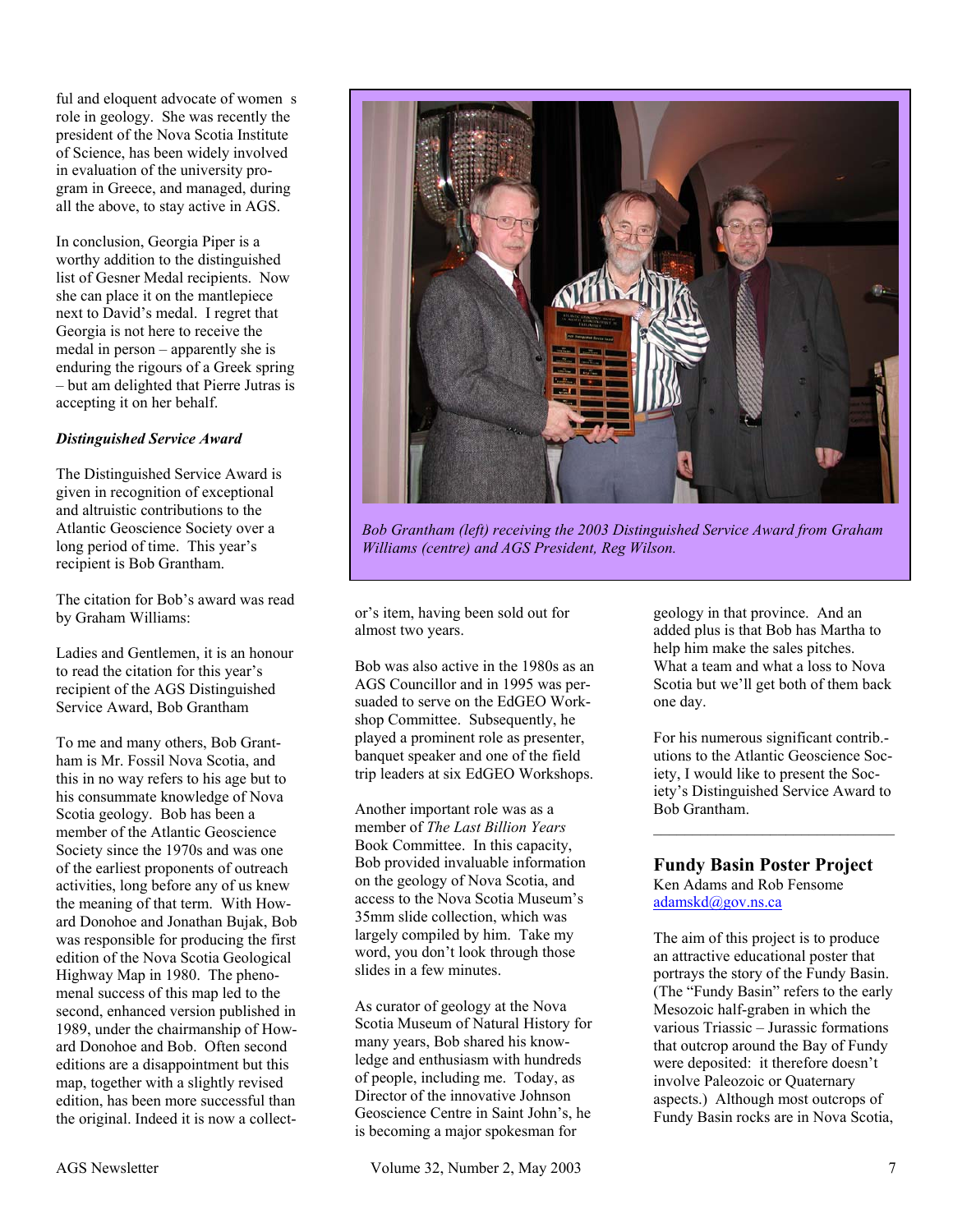several areas also exist in New Brunswick (St Martins, Grand Manan, etc.). so it is important that the project covers both provinces. The project is being steered by an *ad hoc* subcommittee, co-ordinated by Ken Adams and Rob Fensome, of the AGS Education Committee. Other members are Dave Brown, Tim Fedak, Kathy Goodwin, Andrew MacRae, Randy Miller, Paul Olsen, Georgia Pe-Piper, Deborah Skilliter, John Wade and Graham Williams.

Our original intent was to acquire a

series of paintings, which New Brunswick artist Judi Penannen has agreed to do. Judi is no stranger to geological art. As many AGS members are aware, her art provides the backdrops of geological displays at the New Brunswick Museum and adorns the pages of *The Last Billion Years*. However, when we started submitting funding applications, we realized that the project needed a focus beyond the paintings – and so the poster idea was born. The current idea is to have a single "multi-event" painting (analogous with "*The Evolving Maritimes*"

watercolour featured on the cover of *The Last Billion Years*) that will dominate the poster, plus four "satellite" paintings that support or echo aspects of this main image.

Paintings and poster will focus on the Triassic – Jurassic landscapes, events, paleoenvironments, animals and plants. Our current vision for the paintings was "hammered out" at a meeting of the subcommittee in late March. It was agreed that the main painting should portray a sense of time, feature both (but distinguish)



*Photograph copyright Wayne Garland*

# *2003 AGS – Photographic Guild of Nova Scotia Geology and Photography Competition*

*This year's winning photograph in the annual AGS – Photographic Guild of Nova Scotia Geology and Photography Competition*  is this image of the North Mountain Basalt and the Blomidon Formation. The Triassic Jurassic boundary is in the lighter-coloured *material beneath the basalt. The photograph was taken at Five Islands Provincial Park by Wayne Garland. The 2003 competition attracted 26 entries from Guild members. The judges were Rob Fensome (as member of both PGNS and AGS), Deborah Skilliter (AGS) and John William Webb (PGNS).*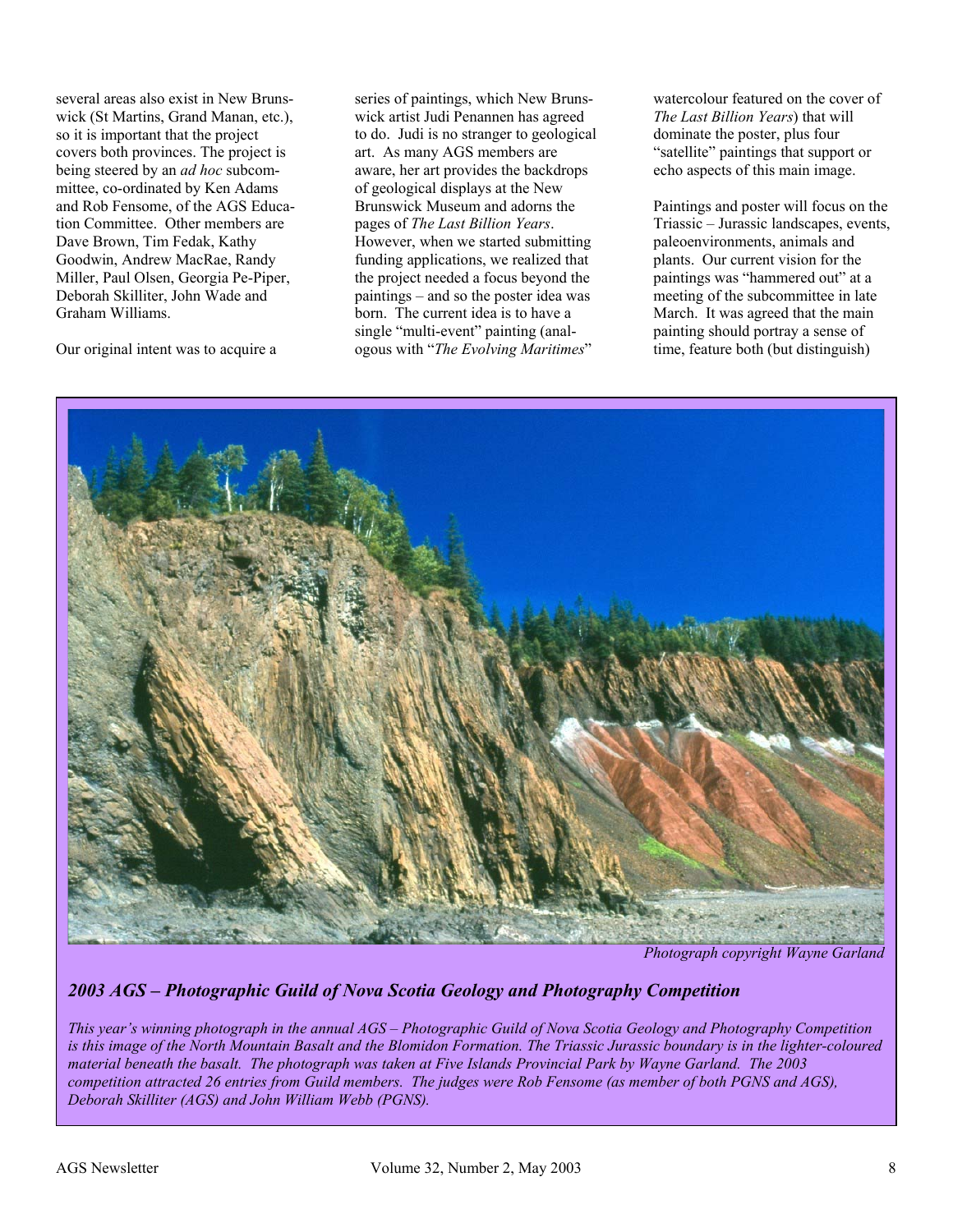Triassic and Jurassic elements, and present the possibility of a dualnatured catastrophe – the North Mountain eruptions and the Manicouagan impact event.

Current ideas for the "satellite" paintings (which we are sure will evolve, so to speak) include:

i) an image that is representative of the Wolfville Formation, incorporating the animals based on the latest exciting vertebrate finds by Eric Leighton and Tim Fedak at Carrs Brook and George Hrynewich and Burntcoat Head, as well as old favourites such as the incredibly longnecked *Tanystropheus*. At the meeting, Paul Olsen showed a picture of two tanystrophei "necking" – something similar in the painting would certainly spice things up. The landscape would be well vegetated (by Mesozoic standards – no grass!) and

should include such features as braided streams and alluvial fans.

ii) an image representative of the Blomidon Formation, incorporating an arid landscape with sand dune, playa and sand flat elements and gamboling *Coelophysis*.

iii) an image showing fissure eruptions with lava fountains to represent the North Mountain Basalt and the Central Atlantic Magmatic Province – the most widespread "mantle belch" yet known.

iv) an image representative of McCoy Brook "times", showing a landscape dominated by solidified flows, lahars, sand dunes, dammed up lakes, siliceous springs, stromatolites.and elements of the exciting Wasson Bluff fauna – tuatara-like reptiles, sabretoothed crocodilomorphs, prosauropod dinosaurs and other exciting beasts.

So far we have garnered \$6,000 for the project  $-$  \$3,000 from the Atlantic Geoscience Society and \$3,000 from the Canadian Geological Foundation. We are actively seeking another \$3,000 to make the project fully viable. The plan is to get artist and experts together this summer and the paintings finished by the end of the year. We hope to have the poster ready for distribution in the summer of 2004. The paintings (and copyright) will belong to the Atlantic Geoscience Society and will be on display at the Fundy Geological Museum. Other museums would have access to the images for their displays, and the images will be generally available for non-profit outreach purposes. Paintings, poster and other spin-offs we hope will provide an attractive educational resource that can be enjoyed for years to come.

#### **2003-04 Executive and Council of the Atlantic Geoscience Society**

#### **Executive**

| Reg Wilson, President          | New Brunswick Dept. of Natural Resources and Energy | reg.wilson@gnb.ca              |  |
|--------------------------------|-----------------------------------------------------|--------------------------------|--|
| Joe White, Vice President      | Dept. of Geology, University of New Brunswick       | clancy@unb.ca                  |  |
| Ken Howells, Treasurer         |                                                     | khgeoscience@navnet.net        |  |
| Steve McCutcheon, Secretary    | New Brunswick Dept. of Natural Resources and Energy | steve.rmccutcheon@gnb.ca       |  |
| Jennifer Bates, Past President | Geological Survey of Canada - Atlantic              | bates@agc.bio.ns.ca            |  |
| <b>Councillors</b>             |                                                     |                                |  |
| Tom Al                         | Dept. of Geology, University of New Brunswick       | tal@umb.ca                     |  |
| Linda Ham                      | Nova Scotia Dept. of Natural Resources              | ljham@gov.ns.ca                |  |
| Sue Johnson                    | New Brunswick Dept. of Natural Resources and Energy | susan.johnson@gnb.ca           |  |
| Dave Keighley                  | New Brunswick Dept. of Natural Resources and Energy | dave.keighley@gnb.ca           |  |
| Andy Kerr                      | Geological Survey of Newfoundland and Labrador      | $akr$ @zeppo.geosurv.gov.nf.ca |  |
| <b>Andrew MacRae</b>           | Dept. of Geology, St. Mary's University             | andrew.macrae@smu.ca           |  |
| <b>Tom Martel</b>              | Corridor Resources Inc.                             | tmartel@corridor.ns.ca         |  |
| Randy Miller                   | New Brunswick Museum                                | millerrf@nb.aibn.com           |  |
| David Mossman                  | Dept. of Geography, Mount Allison University        | dmossman@mta.ca                |  |
| <b>Brendan Murphy</b>          | Dept. of Geology, St. Francis Xavier University     | bmurphy@stfx.ca                |  |
| Mike Parkhill                  | New Brunswick Dept. of Natural Resources and Energy | mparkhill@gnb.ca               |  |
| Alan Ruffman                   | Geomarine Associates Ltd.                           | no e-mail address              |  |
| Deborah Skilliter              | Nova Scotia Museum of Natural History               | skillidm@gov.ns.ca             |  |
| Ian Spooner                    | Dept. of Geology, Acadia University                 | ian.spooner@acadiau.ca         |  |
| Peter Wallace                  | Dept. of Earth Sciences, Dalhousie University       | peter.wallace@dal.ca           |  |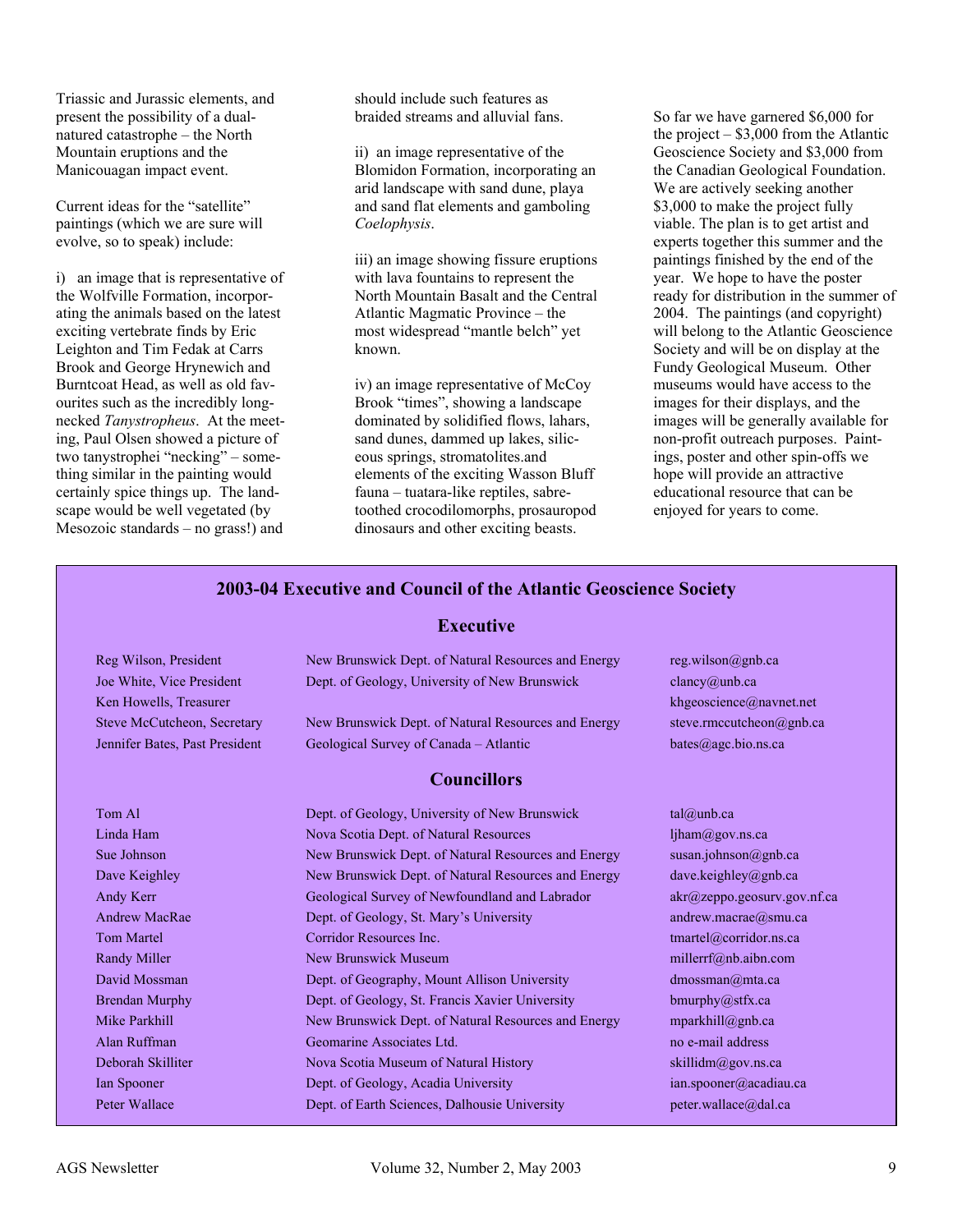# **UNIVERSITY NEWS**

#### **Acadia**  *Sandra Barr*  sandra.barr@acadiau.ca

Graduate and undergraduate students and faculty from the Department of Geology participated in the joint meeting of the Northeastern Section of the Geological Society of America and AGS in Halifax.

The end-of-term departmental banquet, held again this year at the Old Orchard Inn in early April, was attended by about 45 students and faculty. After an excellent dinner, Kirk Woodman (an Acadia geology graduate from 1985) both informed and entertained us with an excellent presentation on his work on a gold property in Niger. Students who had won various awards and scholarships were given the opportunity to stand in front for photographs (example above right) and a congratulatory round of applause. Then the students took over and presented their own unique awards to deserving faculty, as well as an entertaining presentation encompassing some of the highlights (and low lights!) of the year's activities. A new addition to the banquet this year was a "Hollywood look-alike" presentation by second year student Jeffrey Bigelow, in which faculty members were shown to have an uncanny physical resemblance to some well known Hollywood stars.

Darin Wasylik, a third year Geology honours student from Kamloops, BC, was selected by the Canadian Society of Petroleum Geologists to participate on the Student-Industy Field Trip. He will travel to Calgary in May to join undergraduate students from other Canadian universities in a two-week overview of the oil and gas industry.

In the annual competition for funds from the Acadia University Teaching Innovation and Improvement Fund, the Geology Department (in collaboration with Physics) was successful in acquiring 70 Wacom tablets to use in courses and field school.



*Beaming award winners from the 2002-03 academic year at the annual end of term banquet at Acadia University.*

M.Sc. theses were completed by Kirsten McLaughlin (*The Moosehorn Igneous Complex of New Brunswick and Maine: Petrology, geochemistry, and tectonic setting*; Supervisor Sandra Barr) and Kimberly Wahl (*An assessment of landslide potential in Cape Breton Highlands National Park: a GIS approach*; Supervisors Ian Spooner and David Colville of COGS-AGRG).

B.Sc. Honours theses were completed by Christine Brown (*Heavy mineral mobility and sand bar dynamics in the Shubenacadie River, Nova Scotia*; Supervisor Cliff Stanley), John King (*Occurrence and distribution of PGE and base metals in a bornite-rich vein, Sudbury, Ontario*; Supervisors Sandra Barr and Catharine Farrow of INCO), Natalie MacLean (*Petrology and tectonic setting of the Wedgeport Pluton, southwestern Nova Scotia;*  Supervisor Sandra Barr), Kathleen Martin (*Lake sediment records, Canoran Lake, Halifax County, Nova Scotia*; Supervisor Ian Spooner), Amy Tizzard (*Structural geology and basement – cover relations in the southeastern Cape Breton Highlands*; Supervisor Robert Raeside), and Colin Zwicker (*Magnetic expression and sedimentary layering of heavy mineral-bearing sand bars, Shubenacadie River, Nova Scotia*; Supervisor Cliff

Stanley).

Two new graduate students joined the department in January, 2003. Robin Black, a graduate of the University of Victoria, will be working with Sandra Barr on the pre-Mesozoic geology of Grand Manan Island. Cheryl Reid, a graduate of Saint Mary's University, will be working with Rob Raeside to unravel regional and contact metamorphic effects adjacent to the western margin of the Barrington Passage Pluton in southwestern Nova Scotia.

The annual field trip to the Shelburne-Yarmouth area for the third year geology class was held on April 17- 18, led by Alan Macdonald and Sandra Barr. A good time was had by all, in spite of the frigid weather! As we kept saying, at least it was sunny! At the time this submission was prepared, we are in the final stages of the examination period, and are gearing up for the second-year students' field school, beginning April 24th. Beyond that, we are looking ahead to a busy summer involving numerous honours and graduate students and various student research assistants working in the department and on various field projects.  $\mathcal{L}_\text{max}$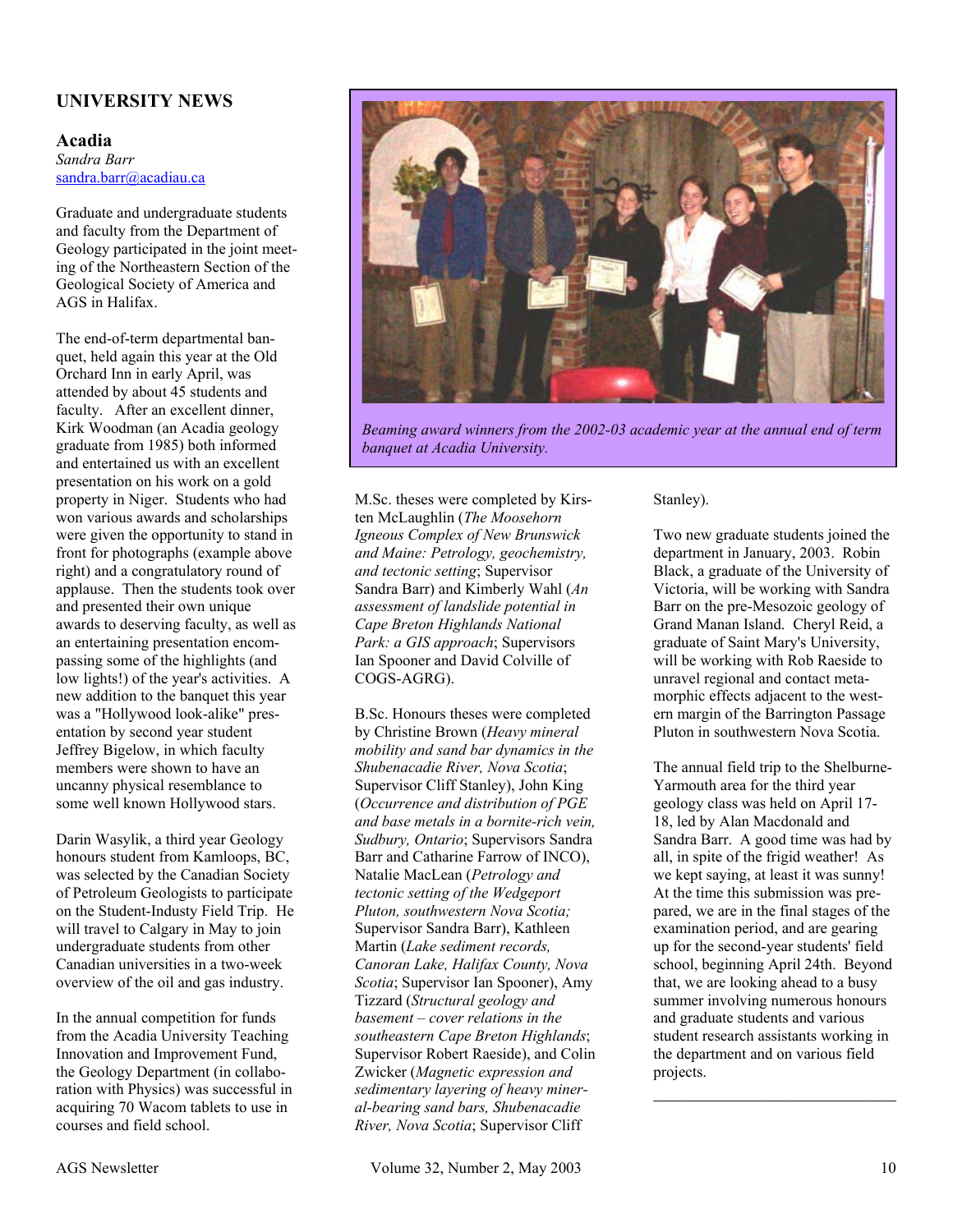#### **St. Mary's**  *Jarda Dostal*  jarda.dostal@stmarys.ca

The end of another academic year is fast approaching and to celebrate that fact, the end-of the year departmental banquet was held in early April. The banquet was attended by about 50 students, staff and faculty and featured a talk given by the first graduate of the department, Gordon Fader, from the Geological Survey of Canada, Atlantic. Gordon kept everyone amused with a description of students' life at Saint Mary's in the 1960s.

This year, Saint Mary's and Dalhousie students formed a very active Halifax student chapter of the Society of Economic Geologists. Their activities included an excellent talk by Grant Wach in our department as well as a field trip to a salt mine in Pugwash. The geology club is also looking forward to the upcoming 53rd Atlantic Universities Geological Conference at the end of October, which will be hosted at Saint Mary's.

This year, honours students who are in the process of finishing (or have already finished) their theses are: Dawson Brisco (*Sedimentology of a Pennsylvanian fluvial succession within the Thorburn Member of the Cumberland Group, Stellarton, Nova Scotia*; Supervisors: P. Jutras, R. Naylor from NSDNR), Peter Cooper (*Petrology of Xayacatlan Complex, Central Mexico*; Supervisors: J. Dostal, V. Owen), Jeanine Chubbs (*Environmental hazards at the proposed Weymouth wellsite, Scotian Basin*; Supervisor: G. Pe-Piper), Roger Fitzgerald (*Paleogeography of the Lower Windsor Group in the Musquodoboit Basin, Central Nova Scotia*; Supervisor: P. Jutras), Alberto Orozco (*Petrology and geochemistry of Tertiary lamprophyre dyke swarm of Hermosillo, Sonora, Mexico*; Supervisor: J. Dostal). Janet Shannon (*Lower Cretaceous lithofacies and petrology of Peskowest [A-99] and Dauntless [D-35], Scotian Basin*; Supervisor: G. Pe-Piper), Stewart Yule (*Development of a rapid* 

*determination for carbon and sulphur in rocks*; Supervisor: J. Dostal) and Jennifer Wadden (*Clay of the Cretaceous shales of the wells Thebaud C-74, Alma F-67, Glenelg J-48 and Chebucto K-90 of western Sable Sub-basin*; Supervisor: G. Pe-Piper)

Two of our students, Lila Dolansky and Toni Barresi, were awarded NSERC undergraduate summer scholarships to work in the department under the supervision of Georgia Pe-Piper and Jarda Dostal, respectively. Toni Barresi was also selected by the Canadian Society of Petroleum Geologists to participate in the 2003 Student – Industry Field Trip.

The department has two students enrolled in a new graduate program – M.Sc. in Applied Sciences: Shawna Weir (*Lithostratigraphy and provenance of the Cretaceous rocks of the Orpheus Graben, Scotian Basin*) and Curtis McCall (*The geology of the 1929 Grand Banks landslide*). They are working with Georgia Pe-Piper. We have also a Dalhousie graduate student currently residing in our department, Ph.D. student Renee-Luce Simard, who is working with Jarda Dostal.

Our academic offerings have been modified with the addition of a new faculty member, Andrew MacRae. Andrew is retooling the palaeontology courses and together with Pierre Jutras, a 2001 faculty addition, is revitalizing our soft rock offerings.

As usual, the department relied upon first rate part-time faculty John Calder, Bob Ryan, A.K. Chatterjee, Howard Donohoe, Cecily Honig, Alexandra (Lexie) Arnott, and recently retired Qadeer Siddiqui to bolster our course offerings. Randy Corney ran two web-based courses in introductory geology aimed at arts and commerce students. These courses were oversubscribed, indicating an increasing demand for distance education. Enrolled students were from places as far away as Hong Kong and the United Arab Emirates. Dr.

Dan Kontak from Nova Scotia Department of Natural Resources was appointed an adjunct professor in the department.

All department members have been actively involved in research but for this report the work of only two faculty members is highlighted. Pierre Jutras is currently working on Visean clastic sediments in New Brunswick that are time-equivalent to marine beds of the Windsor Group in Nova Scotia. Of special interest in this succession is the presence of thick and massive groundwater calcretes, which are genetically associated with the periphery of evaporitic basins. A tectonic model for Maritimes Basin evolution during the Visean is gradually emerging from facies, provenance and paleogeographic studies of these units. Better control on the whereabouts of the Windsor Sea limits during this time-frame is also thought to emerge from this study.

Over the past year, Victor Owen has focused on the petrology and geochemistry of high-grade metamorphic rocks and historical ceramics and glass. One metamorphic petrology project showed that classical isothermal decompression textures can form in contact metamorphic environments by isobaric heating. Another project interpreted sodic gneisses associated with sapphirine granulite in western Newfoundland as metasedimentary rocks that experienced pre-metamorphic albitization. Analysis of historical porcelain linked the composition of shards from the defunct Brownlow Hill, Liverpool, factory site to earlier wares produced in London, and proposed a time-line for the transfer of this technology across mid-18th century Britain. Similarly, the major element composition of 18th – 19th century pottery from eastern Canadian archaeological sites and potworks was shown to be sufficiently diagnostic that these data hold significant potential in provenance studies.

This year Georgia Pe-Piper is on sabbatical leave. Up to Christmas